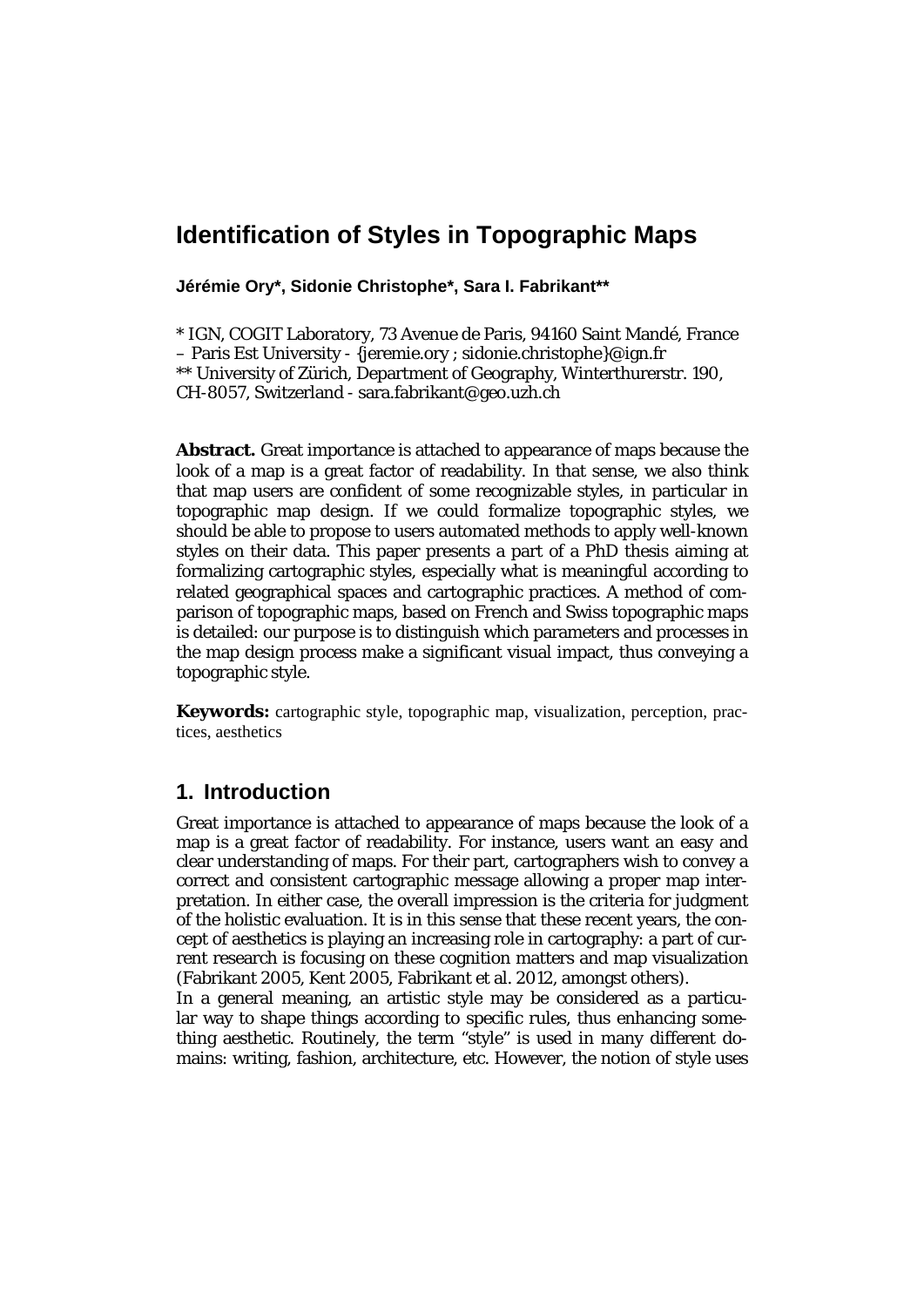different criteria in each domain to characterize the appearance of an object, a movement or a person but also the particular way of giving this appearance. How could we speak of style in cartography to describe a map as we are already talking about writing style, music style, style in fashion, style of architecture to describe a very specific ways of doing? To what extent the techniques choices and the graphics purpose of cartographers play a significant role in the definition of cartographic style? Therefore, we think that it would be interesting to find cartographic criteria to identify one or several styles from maps. Moreover, we assume that the consistent application of stylistic rules may significantly improve the graphic quality of the resulting map. Furthermore, we contend that a specified style may be pastiche to any type of geographic data, and is thus able to create map independent so called stylized maps. That's why, we need exactly to define the term cartographic style in order to formalize and implement stylistic rules with and for existing cartographic design tools[1](#page-1-0) .

Although some cartographers and researchers in cartography identify the notion of cartographic style as an essential element of geovisualization, it has been few systematically studied. In this paper, we propose a systematic approach to formalize and identify topographic styles. In the first part, we present different research works which address the notion of style in cartography, particularly providing definition and methods used to better understand it. In the second part, we present our approach to build a framework in order to identify styles in topographic maps: this one focuses specially on a detailed description of the semiology and pre-processing of geographic data in order to characterize map topographic depiction. We detail, as a case study, a comparison of two topographic map samples, based on IGN and Swisstopo data and maps. Finally, we discuss about our results.

# **2. Style in Cartography**

1

In this part, we pay attention to criteria of general definitions of style then we review some cartographic style definitions issued by scientific research approaches.

<span id="page-1-0"></span><sup>&</sup>lt;sup>1</sup> The term style is soften used in Geographic Information Systems to describe the rendering of geographic features, coming from the Styled Layer Descriptor (SLD) norm. We do not refer to this definition in our work.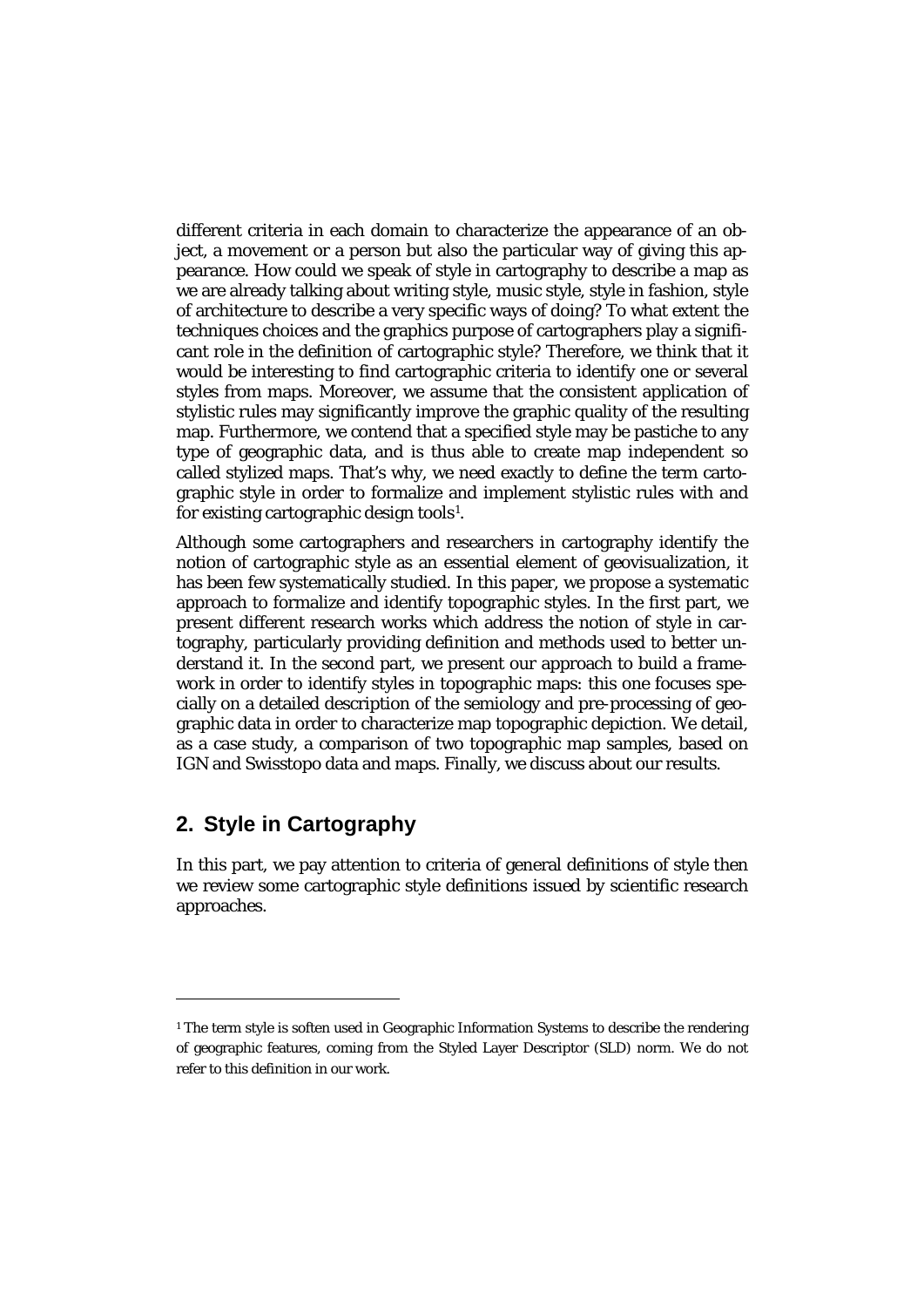### **2.1.General definition of Style**

Oxford Dictionaries define the term style by three steps:

- "A particular procedure by which something is done : a manner or way;
- A distinctive appearance, typically determined by the principles according to which something is designed;
- Elegance and sophistication. "

Larousse Dictionaries complete and precise this definition of style adding time and geographic details: "The concept of style allows rankings, mostly historical (the Romanesque style, Louis XVI), but also geographic (the Florentine style), or both (the Perpendicular style refers to the production architecture of the last phase of the Gothic period in England) ". Otherwise, in the literary' sciences, Jenny (2011) defines style as an "intentional" and an "individuality built" by a "way of acting". Finally, the architectural style definition stresses the notions of a "way of acting" and "intention": "an architectural style is a specific method of construction, characterized by the features that make it notable. A style may include such elements as [form,](http://en.wiktionary.org/wiki/form) method of construction, [materials,](http://en.wikipedia.org/wiki/Materials) and regional character", (Wikipedia[2](#page-2-0)).

We notice that this notion of "the way of acting" brings directly to maps production methods of National Mapping Organizations (NMO's) that use different and singularized cartographic practices to reach their purposes: readability of a territorial complexity thanks to topographic maps. We could also argue that each NMO adds its personal touch as an architect and thus be regarded as a kind of map architect. This view may lead to the assumption there are various styles of topographic maps. However, how can we identify them?

#### **2.2.Attempts to define cartographic styles**

Researchers in cartography are few to tackle the issue of defining cartographic styles. Some of them alternatively enrich and shape the definition of a specific manner to render geographical information. For (Kent & Vujakovic 2009), a cartographic style is derived from how the landscape is symbolized, in terms of both "appearance and content", dependent of the geographic space represented in the map. They study particularly topographic maps and stress the influence of the specific history and cartographic practices of each NMO. For them, to try to identify the "Swiss manner" is probably the best example to characterize a topographic style. Beconyte (2011) emphasizes the complexity to formally define the structure of the employed

 $\overline{a}$ 

<span id="page-2-0"></span><sup>&</sup>lt;sup>2</sup> [http://en.wikipedia.org/wiki/Architectural\\_style](http://en.wikipedia.org/wiki/Architectural_style) (visited, Friday 5th April 2013)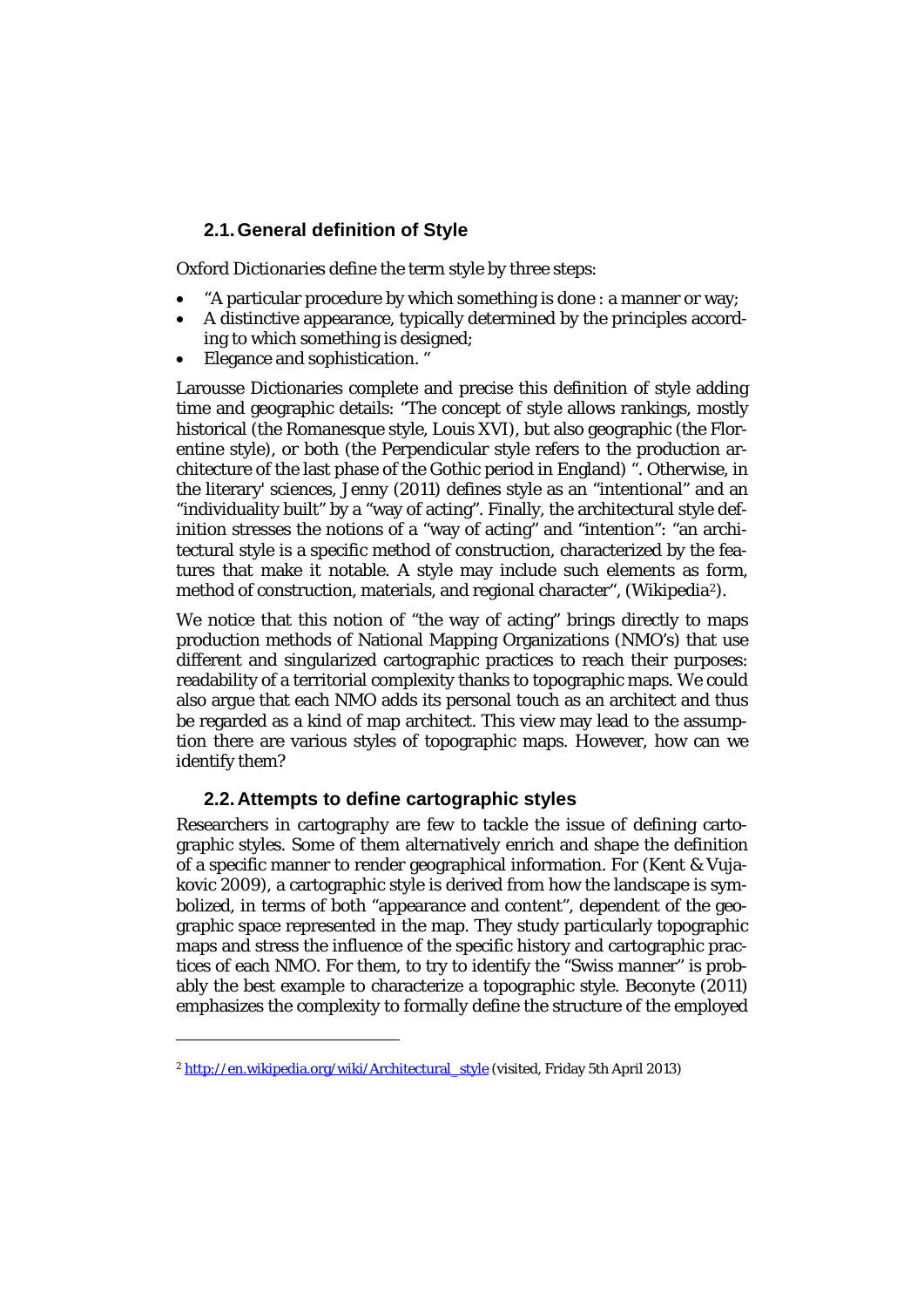style. As (Kent & Vujakovic 2009), she is convinced that a cartographic style can be influenced by geographic space, time and culture. She characterizes a cartographic style as a sum of "parameters" independent characterizing some components of the map (lines, color, textures, lettering, etc.). She defines it by general degree of graphic enhancement of visualized data. She also argues that "the concept of style is applicable to every type of maps". These authors suggest that it is possible to distinguish different cartographic styles, according to a set of criteria: kind of map, symbol specifications and map aesthetic.

#### **2.3.Approaches to characterize cartographic styles**

Various methods have been embraced to analyze and characterize cartographic styles of maps. Some of them are only descriptive, a "verbal approach" of how the map is. Petchenik (1974) proposes some pairs of verbal descriptors in order to criticize cartographic design. We consider this approach as a qualitative one: it allows addressing the notion of style in categorizing the different maps per group according to different criteria (emotional reactions, spatial characteristics, data qualities, etc.). This approach seems interesting when we face a set of heterogeneous maps. For instance, Beconyte (2011) uses it to categorize and classify many different maps: topographic maps, thematic maps, digital maps, paper maps, etc. Her method is based on various parameters like "decorativeness", "expressiveness", "originality", which are applied at four visualization types that she calls "minimal", "standard", "conventional" and "conspicuous". (Renard 2008, Jolivet 2009, Bucher et al. 2010) extract nineteen European symbol specifications and applies them, always on the same three  $IGN<sup>3</sup>$  $IGN<sup>3</sup>$  $IGN<sup>3</sup>$  datasets (urban, mountain, plain spaces, *Figure 1*): their purpose is to make users validate their global feeling regarding the resulting maps, with the help of some predefined couple of verbal descriptors ("realistic/artistic", "ugly/attractive", etc.). Their research put forward that each European symbol specification have a singular visual impact and emphasize the primordial role of some layers: built up areas, transportation network in the assessment of the map quality.

 $\overline{a}$ 

<span id="page-3-0"></span><sup>3</sup> IGN, French NMO: Institut National de l'Information Géographique et Forestière.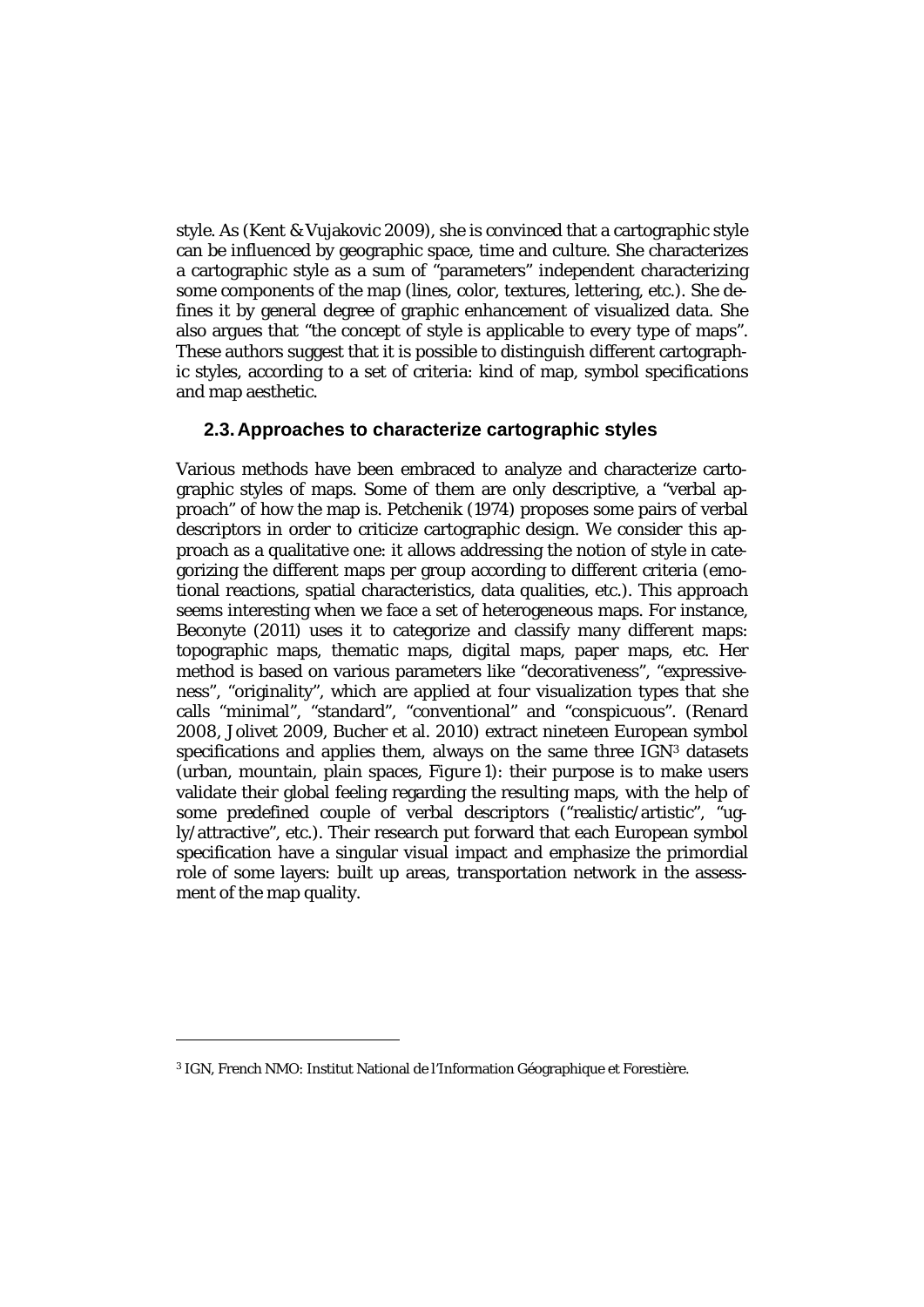

**Figure 1.** United Kingdom (paper map) (A), Netherlands (digital map) (B) and Finland (digital map) (C) symbol specifications applied to an IGN dataset (Renard 2008).

Others existing methods are quantitative and based on different quantifiable parameters. Furthermore, some of them are systematic ones, applicable to various samples. For example, Kent & Vujakovic (2009) use a "cluster analysis" to define the style of topographic maps in European countries. They review thoroughly many various sets of symbols and lettering of typography for each layer, content in twenty European topographic maps (road, rail, paths, cycle tracks, hydrology, vegetation, relief, and administrative boundaries).

Christophe (2012) summarizes these approaches to characterize and identify styles in cartography. She distinguishes three different types of approaches: visual map categorization to make different styles, map specification analysis to make a related style, and artistic styles characterization to make new artistic cartographic styles. The visual categorization consists in categorizing different maps on a visual assessment and feeling, as the research works of (Beconyte 2011). The map specification consists in identifying how exactly the map is built in a production process: data and map specifications come from relevant visual characteristics of the style of an artwork to reuse rules on geographical data.

#### **2.4.Our purpose**

In our view, definitions above provide insufficient clarification of the notion of cartographic style, which hinders at this time a use of this concept in automated cartographic systems. Our long-term purpose is therefore to exhaustively formalize this notion of cartographic style. We consider that a cartographic style refers to "appearance and content", related to a specific geographic space (or context) and to related specific cartographic practices. We thus would like to propose a systematic approach to identify a cartographic style with the help of these parameters. We chose topographic maps for our research, because they aim at effectively depicting territorial complexity and as says (Kent & Vujakovic 2009), "topographic maps are among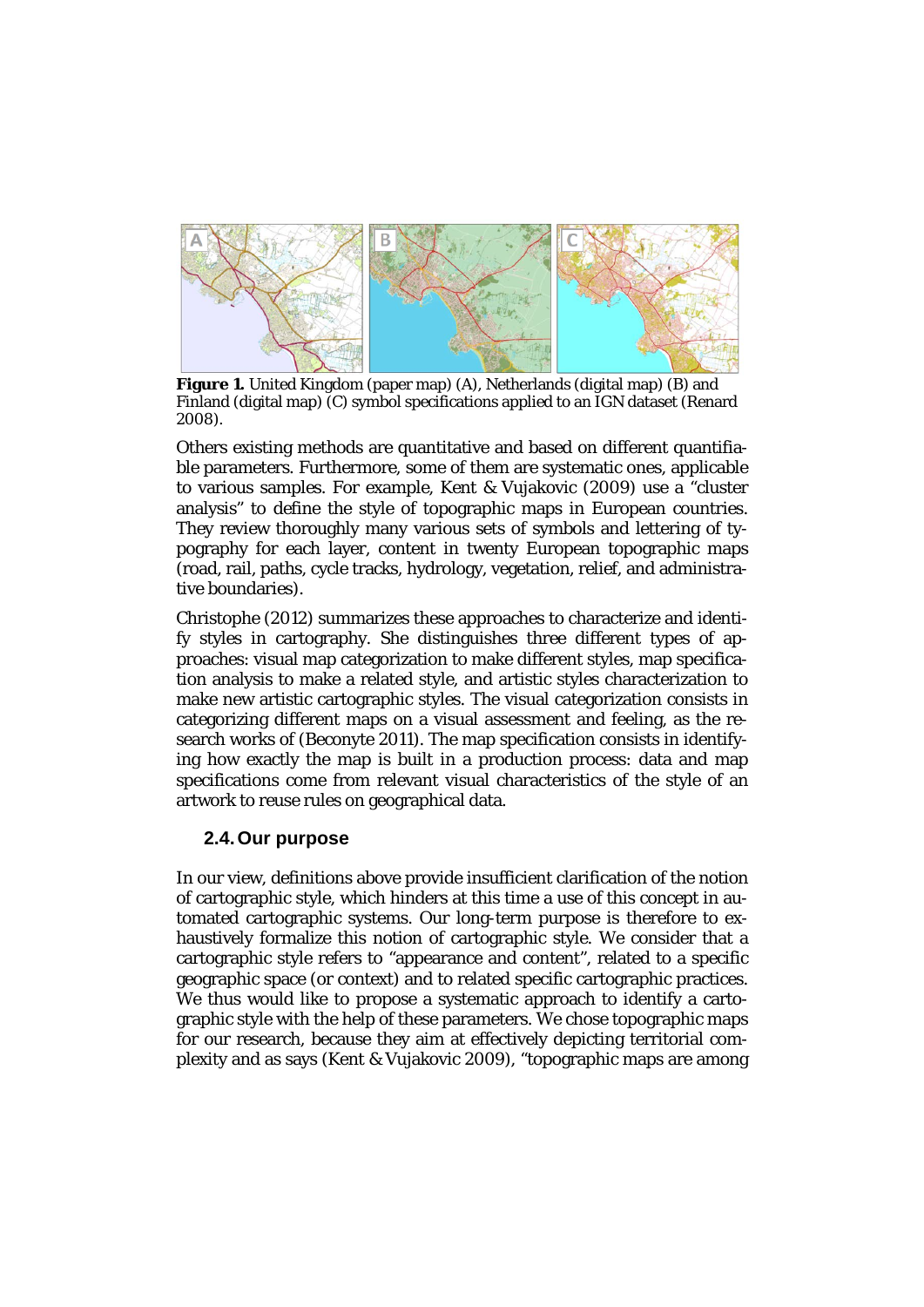the most familiar and most trusted of all cartographic products". Against this backdrop, we are persuaded that describing and comparing topographic maps from their map specifications and their map design processes may allow us identifying factors of their visual impacts*.*

# **3. An approach to Identify Topographic Styles**

The topographic maps of each NMO depict clearly a unique space, the national territory. The topographic maps put also forward also particular cartographic practices, from data selection and specification, geo-processing treatments (generalization, schematization, etc.) to graphic semiology choices (colors, thickness, shapes, typography, etc.). We are persuaded that singularized styles result of technical choices made by each NMO. We aim at setting-up a detailed framework to specify systematically and visually the characteristics of different topographic maps samples, in order to identify main parameters or criteria of related topographic styles.

#### **3.1.Topographic style: influence of cartographic practices and geographic context**

We distinguish two dimensions in an approach of topographic styles. On the one hand, a topographic map is an observable graphical depiction that expresses in a way NMO's history and practices. On the other hand, appearance of a topographic map, as a picture of reality, is also conditioned by the depicted geographical space. Topographic maps represent effectively various and different geographic areas with specific and individual characteristics. We consider that the topographic style has a geographical spacedependency and also related data-dependency: we call this, the geographic context: rural area with scattered settlement, costal area, and dense urban area (*Figure 2*).



**Figure 2.** Three different geographic contexts with the same symbol specifications (IGN topographic map 1:25000).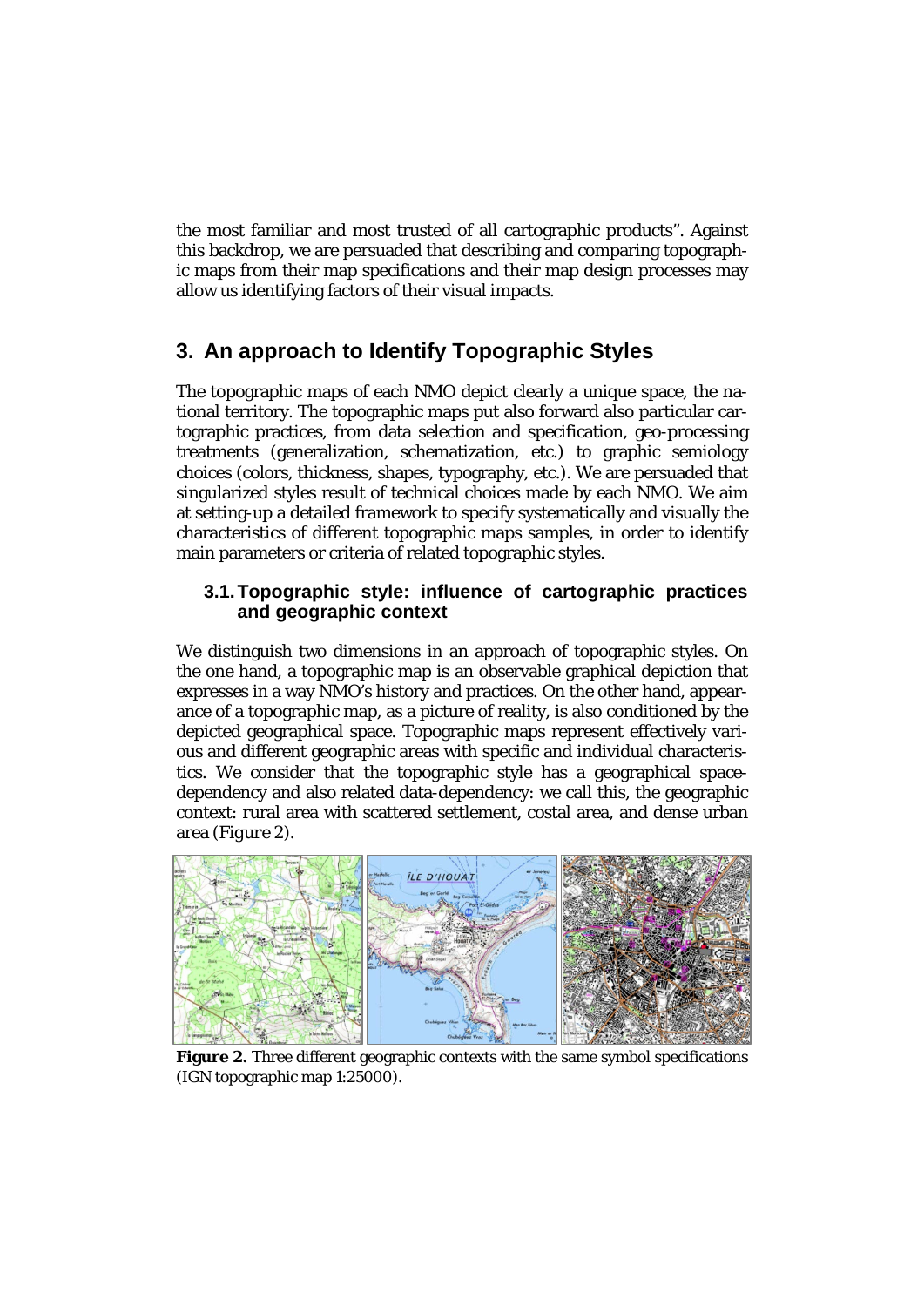#### **3.2.Method: Visual comparison of maps**

When we visually compare two topographic maps coming from two different NMOs, different cartographic practices may be immediately identified. On *Figure 3*, two topographic symbol specifications coming from Norway and Estonia NMOs are applied to the same IGN dataset: resulting renderings are very different and provide different general feelings. We notice that the author takes only into account the symbolization of geographic features (colour choices, symbol choices, etc.), but ignores the generalization process.



**Figure 3.** Norway (A) and Estonia (B) legend styles on a geographic IGN France dataset (Renard 2008).

In order to go beyond, we propose a systematic visual comparison of maps, based on knowledge of the map specifications, i.e. data specifications, data processes and map design processes. We compare two topographic maps built by two different NMOs and depicting the same geographic context at the same scale. These two last items are important in our method, because they allow us fixing by now the parameter of the geographic context and focusing our effort on analyzing others factors (selection, categorization, generalization, etc.). To summarize, our method consists in visually comparing two topographic maps, systematically, one to one, and each layer one to each other.

#### **Factors analysed**

This comparison method examines thoroughly many various parameters impacting visual cartographic results:

• Data specifications, data selection and data categorization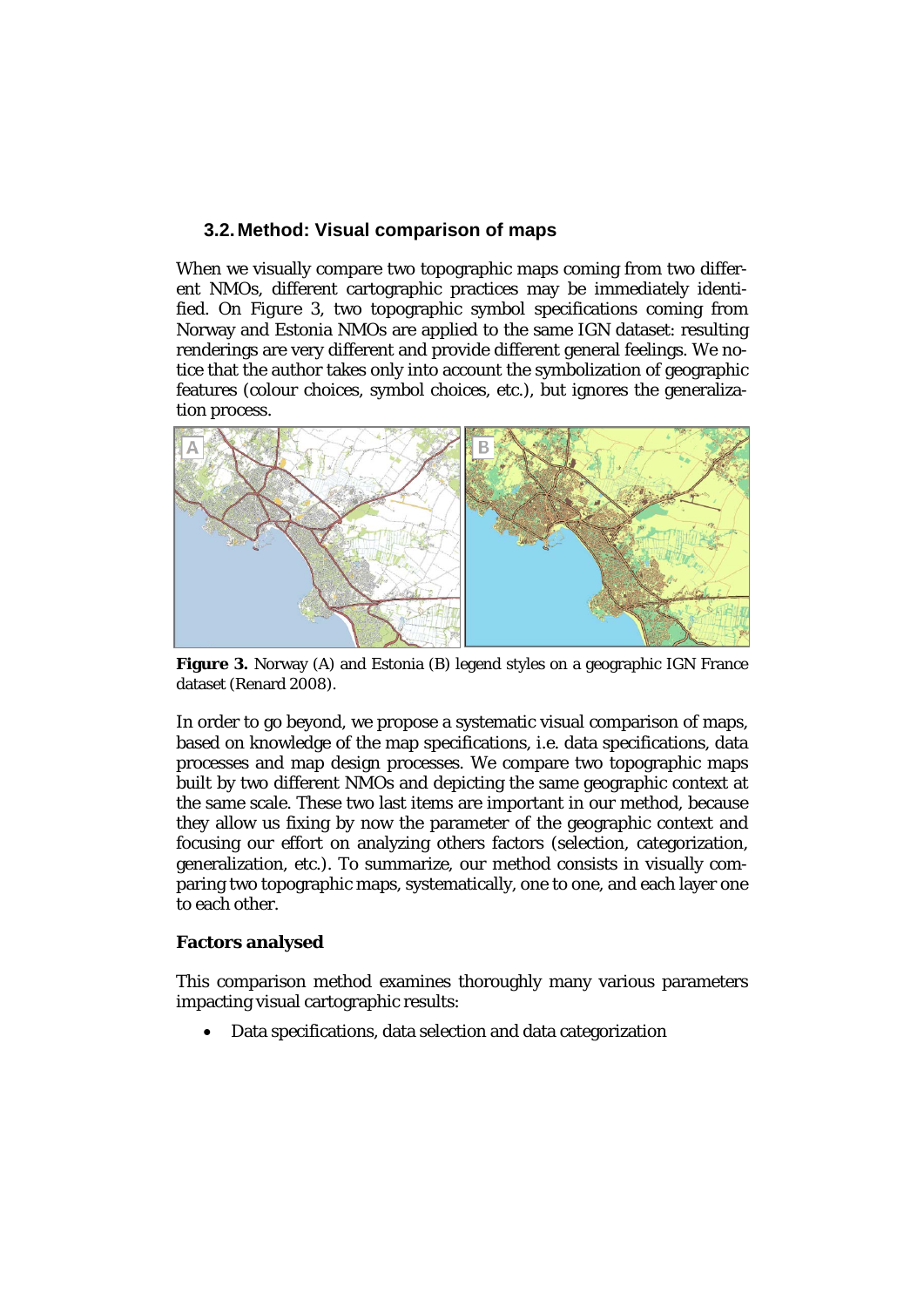We have some specifications documented of each data contained in each map. For Swisstopo, it is possible to find some of data specifications<sup>[4](#page-7-0)</sup> directly online. Concerning IGN specifications, we obtain directly them from the agency. These two documents list a set of data contained on the map, and provide also a set of keys to understand the geographic feature definition. The design of geographic databases is based on conceptual models that are complemented by textual specifications. These specifications contain information related to the semantics, the expertise and know-how on the data acquisition. It serves us as the guideline to understand comprehensively the data definition and the terrain criteria taken into account within the geographic data definition.

• Pre-processing data: generalization, amongst others

We put great value on data generalization in the visual impact of the resulting map. Indeed, the NMO use some methods of generalization in line with their purpose. We are persuaded that this cartographic process is an important parameter within identification of cartographic styles. Therefore we have to learn about the specific generalization methods of each NMO. The COGIT laboratory has strong skills in cartographic generalization and agent systems, on which we will support.

• Symbolization (color, texture, point symbol, line symbol, etc.)

As explained previously, the choices of colors and symbols produce a singularized visual impact, that's why a special emphasis is obviously given to the symbolization and the labeling of geographic features (graphic representation and typography). At the COGIT laboratory, many works has gone into this area of research on geographic features symbolization.

### **3.3.Case study: area, data and map samples.**

We apply our approach of map comparison in handling two topographic maps, on a same geographical context, but produced by two different national producers,  $IGN<sup>5</sup>$  $IGN<sup>5</sup>$  $IGN<sup>5</sup>$  and Swisstopo<sup>6</sup>. Each depiction is built from data acquired by each related agency. We don't own these geographic data (of each map), that's why all of our researches work is only based on the map depiction. In summary, we analyze therefore two mapping practices, depicting the same territory.

1

<span id="page-7-0"></span>[<sup>4</sup>http://www.swisstopo.admin.ch/internet/swisstopo/en/home/products/maps/national/25](http://www.swisstopo.admin.ch/internet/swisstopo/en/home/products/maps/national/25.html) [.html](http://www.swisstopo.admin.ch/internet/swisstopo/en/home/products/maps/national/25.html)

<span id="page-7-1"></span> $\frac{5 \text{ http://www.ien.fr/}}{2}$ 

<span id="page-7-2"></span><sup>6</sup> <http://www.swisstopo.admin.ch/internet/swisstopo/fr/home.html>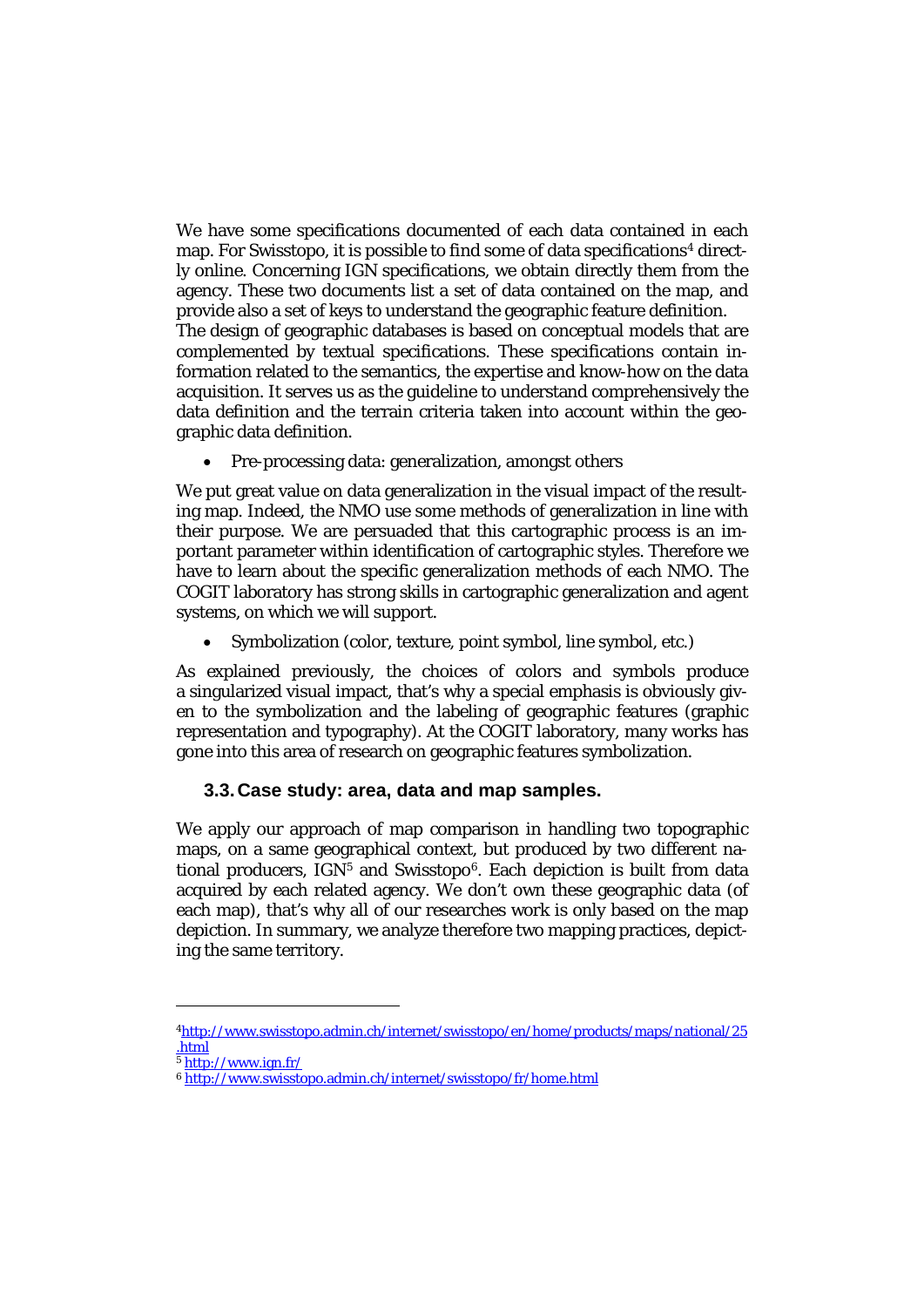

**Figure 4.** 1:25000, Swisstopo topographic maps (A), IGN topographic maps (B)

We sought a territory containing diverse landscapes: both urban and rural area, near sea, lake or river in order to manage various geographical objects (built up areas, transportation network, ground cover hydrology, and orography). Consequently, we have chosen the French city of Thonon-les-Bains and surrounding areas, as experimental site for our research. *Figure 4* presents two map depictions at 1:25000 of this French City and its surrounding areas, the left thumbnail (A) shows the Swisstopo depiction and the right thumbnail (B) shows the IGN depiction.

## **3.4.Results of our comparisons**

At first glance, we note that the map depiction produce two different visual impacts. At the first time, we note particularly impact of various feature colors (the lake, build areas, roads and vegetation). In a second time, we note that the typography (font types) of labeling is really different from Swiss map to French map. As we know, we notice that French people qualify their national topographic map as colored flaming depiction while they qualify the Swiss topographic map as a polished and better map.

Even so, we note quite similar choices of data selection: the two agencies make almost the same choices on the information mapped. We thus see the presence of roads network, building, various type of building, river and lake, vegetation covers and orography. Then a detailed analysis of the data specifications shows similar definitions of many geographic features.

With a particular attention, we distinguish some particular characteristics on each topographic map. For instance, some information are only depicted on Swiss map like gravel and isobaths, in the same way touristic information are only depicted on the French map. Furthermore, the feature symbolization is different between the Swiss map and the French map, for instance:

- **Color :** vegetation (forest), hydrology (surface), built
- Patterns : sports ground, cemetery, built
- **Points Symbols :** trees
- **Shade:** relief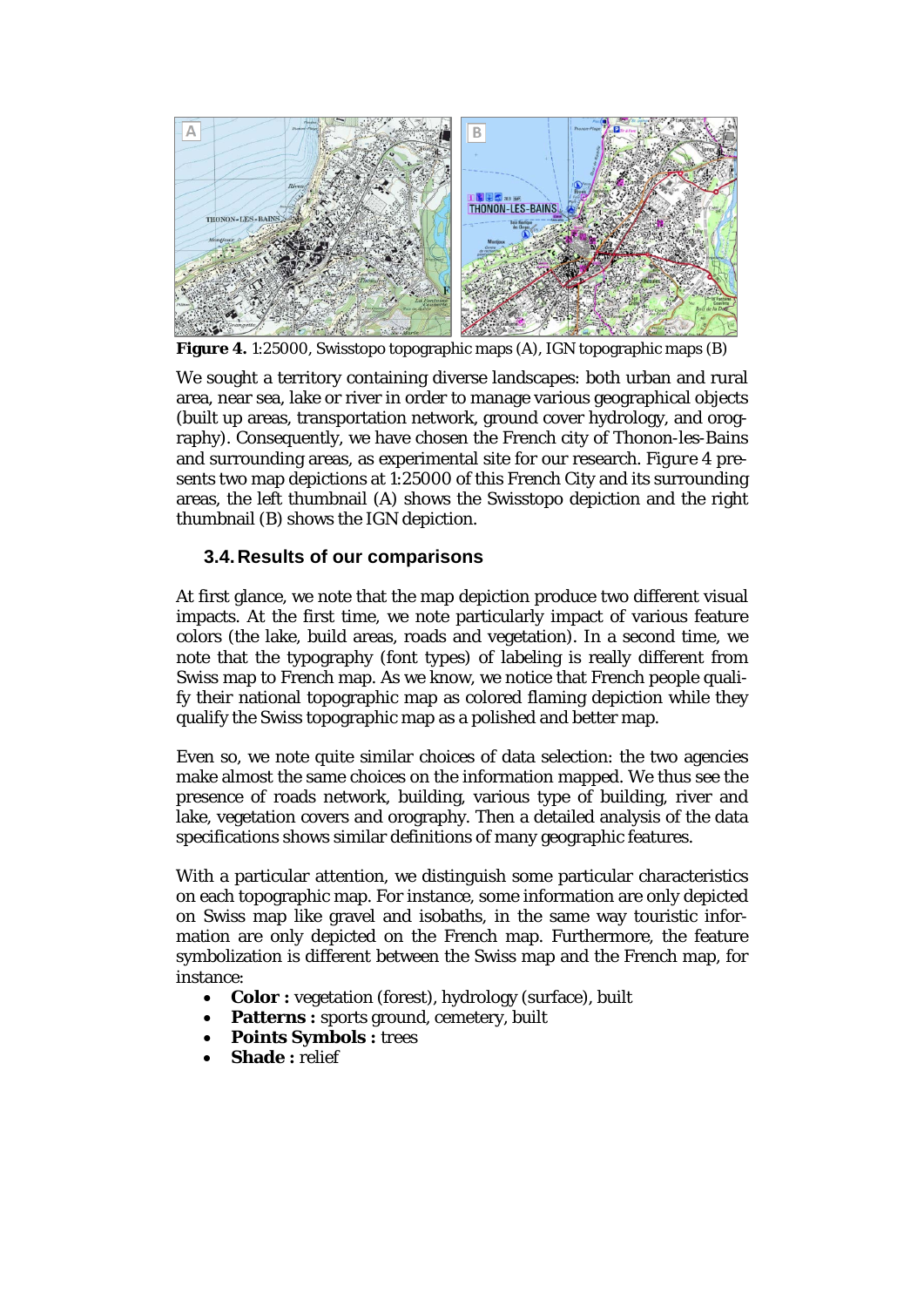Finally, we think that different cartographic treatments have also been applied on the two geographic dataset. For instance, the contour lines are smoother and the shape of built home feature appears more angular on the Swiss map.

IGN France and Swisstopo are two NMOs with a long-standing mapping tradition. Our comparison method reveals different cartographic properties of each map, which are probably closely linked with their historic practices. Most noteworthy is that these different cartographic practices produce two different visual impacts. This comparison provides us a graphic detailed insight of two topographic maps samples and allows identifying some graphics characteristics of their styles. We note that the generalization of the built areas, the color symbolization of road network and the lake appear to be major parameters of topographic IGN and Swisstopo styles.

# **4. Conclusion and outlook**

Many definitions of style exist in various domains (writing, architecture, art, etc.). Among all these definitions, a convergence point appears around the idea that: on the one hand, the style expresses a particular way to create or to act and on the other hand, it conveys something recognizable with the help of some visual criteria. Therefore, the definition of a cartographic style may involve a method of design using various visual criteria, from geographic information to the map depictions. In this paper we propose a method in order to identify styles of topographic maps. After highlighting the complexity of this identification problem, by exploring various approaches, we choose to work with some important criteria such as, data selection, data categorization, data generalization and symbolization. All these characteristics have been taken into account in the creation of the framework proposed in this paper. Our identification method is based on a comparison of topographic maps, on the same geographic context, that highlights the various data processes and data symbolizations underlying both resulting maps. Thanks to a case study between French and Swiss topographic maps, our method appears as a useful framework using guidelines and giving detailed descriptions of maps specificities.

We think that these visual specificities may be recognizable by main users and allow identifying easily cartographic styles. However, we need to make a further investigation of all these visual characteristics. Our research purpose is to find criteria qualifying coherently a cartographic style. We are currently also considering thematic maps, such as subway maps and ski